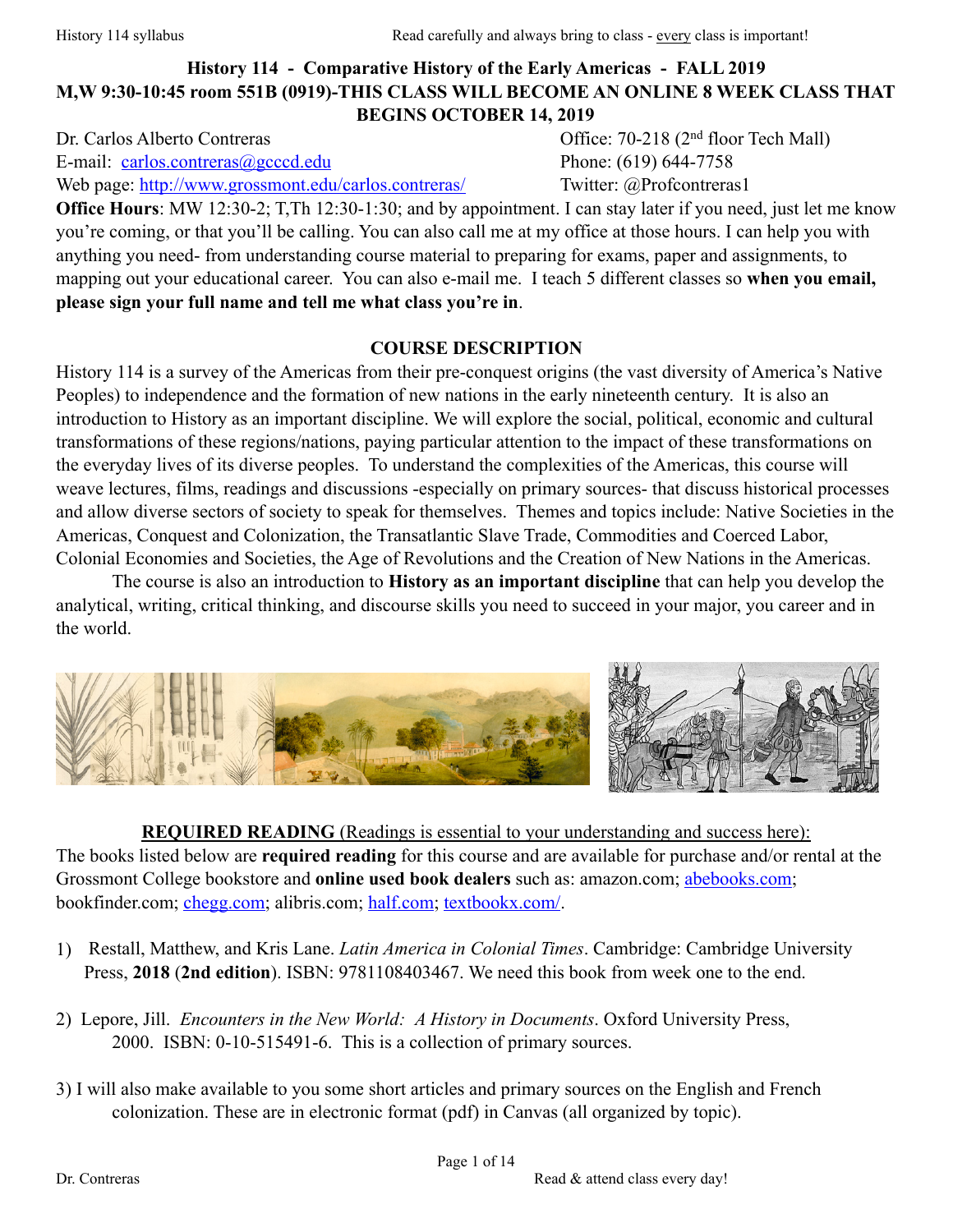**I have copies of our books at the library on 3-hour reserve for your use**. **You cannot pass this class without having access to and READING these books**! (You can also **borrow my copy** during office hrs)

**Required supplies: 3-prong folder or 3-ring binder to organize our handouts; loose-leaf paper** 

**I highly recommend good dictionary or a good dictionary ap!** ([dictionary.com](http://dictionary.com) is good)

**E-MAIL- this is mandatory!** It is **critical** that your **current e-mail address** that you check regularly is in WebAdvisor (it **syncs with Canvas**; I can't change it). I need to be able to contact you through Canvas about your performance in the class. I will also **e-mail** you course updates, some documents and newspaper articles that will bring us up to date on some of the topics we will be discussing.

 \***In Canvas**, go to "**Account settings**," then "**Notifications**", make sure you **click "Notify me right away**" for our course "**Announcements**."

Put my email address: [carlos.contreras@gcccd.edu](mailto:carlos.contreras@gcccd.edu) **on your "safe senders" list** so my messages won't wind up in your "junk" folder. When you email me, please include your first and last name and the class you're taking.

**CANVAS** -our web management system- will house study guides and other resources related to this course. I will email you from here, and you all can email each other through here too.

**To access our History 114 course follow the link through Grossmont College's page from Online Services, or go directly to** <https://gcccd.instructure.com/login/canvas>

When you enrolled in this class, you were automatically loaded onto Canvas. Your **username** is the same as your WebAdvisor login. Usually, this is: **first name dot last name** in this format: firstname.lastname (all lower case). Your **password** is a 6 digit PIN - birth date in this format: MMDDYY

**LOG IN PROBLEMS? TECHNICAL ISSUES? CANVAS HELP?** Go to the GCCCD Online [orientation page. They have answers to most login problems. If you are still having problems](http://www.gcccd.edu/online/student/default.html) **after you go there**, call **Grossmont's tech support** at **619-644-7383 or email them at [g-helpdesk@gcccd.edu](mailto:g-helpdesk@gcccd.edu)**



# **To keep up with this country and the world I recommend**:

Follow me on **Twitte**r @Profcontreras1 to keep up with significant events in this hemisphere. Newspapers/**radio/web/podcast**: [National Public Radio](http://www.npr.org) ([KPBS](http://www.kpbs.org) 89.5 in San Diego), especially "[The World](http://www.npr.org/podcasts/381444246/pri-s-the-world)"; [BBC](http://www.bbc.com); "[PBS News Hour](http://www.pbs.org/newshour/)"; and ["Frontline](http://www.pbs.org/wgbh/frontline/)" (for in-depth documentaries)

\***Los Angeles Times** ([http://latimes.com\)](http://latimes.com) \***New York Times** [\(http://nytimes.com\)](http://nytimes.com)

\***The Economist** ([http://www.economist.com\)](http://www.economist.com) \***Foreign Policy** [\(http://www.foreignpolicy.com/\)](http://www.foreignpolicy.com/)

\*[To the Point](https://www.kcrw.com/news/shows/to-the-point) (KCRW podcast news & analysis) \*[Latino USA \(](https://www.latinousa.org)podcast)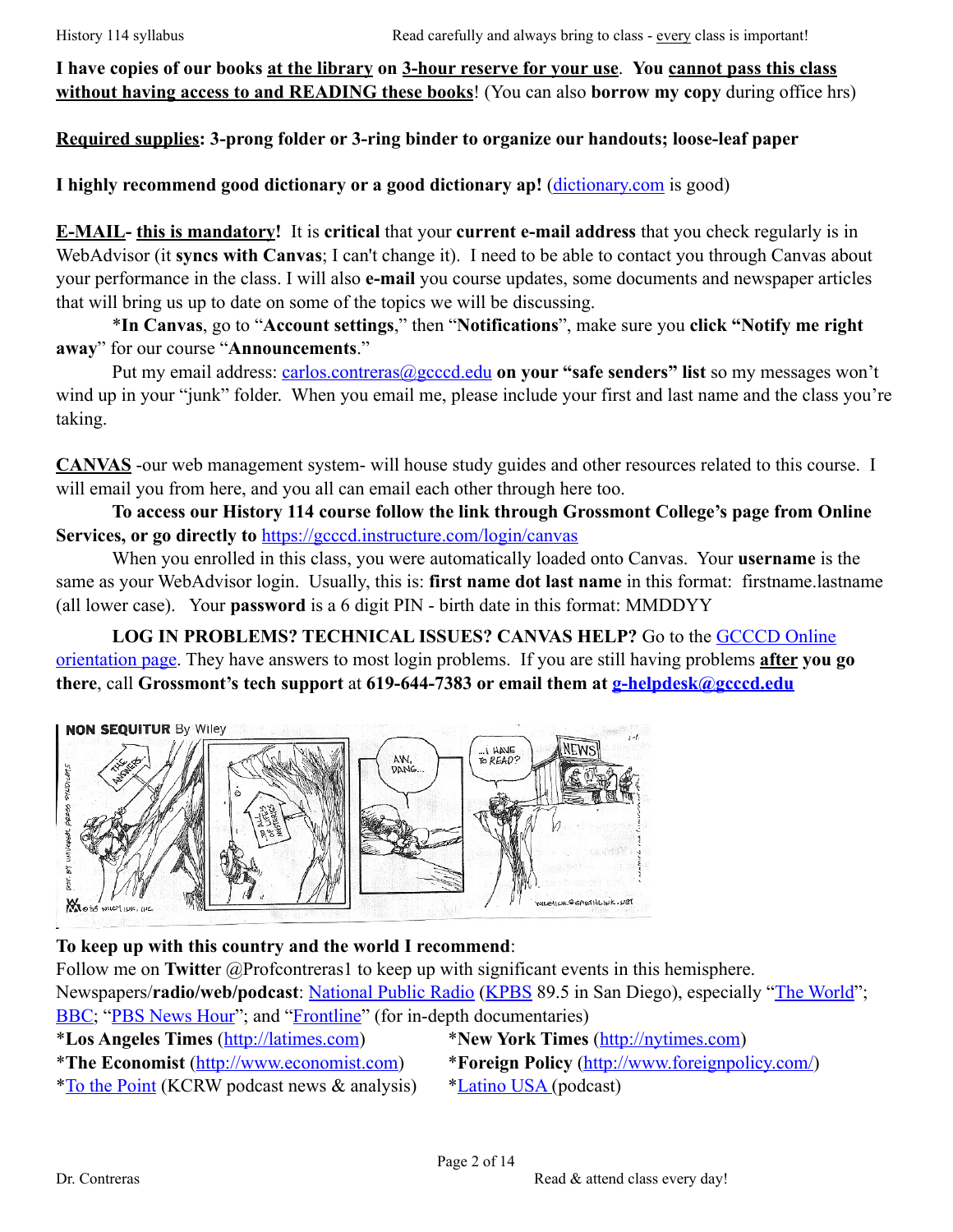**OUR GOALS:** To develop "**the power to grasp what kind of world we are living in**," as George Orwell put it. To develop *situational awareness* and to cut through simplistic interpretations that portray complexity as "fake news." Our lectures and discussions are designed to help you to **think historically**, to **grapple with complexity**, to see **global interactions** and **connections**, and to see the "**big picture**." We'll identify patterns of human activity and add layers of complexity with more details and examples. Otherwise, we run the danger of not seeing the forest for the trees and we'll be faced with a frustrating exercise in trying to sort through seemingly endless lists of events, names, dates, and places (and that's boring and not useful at all!). **These skills are essential to all fields!**

*Student Learning Outcomes:* This course combines lectures, readings and discussion. While I will lecture for some at almost every meeting, you are also responsible for participating in our discussions. Our major goals for the semester are to become familiar with the vast sweep of the History of the Early Americas, **to think historically**, to develop a sense of **chronology**, and to use a variety of primary sources in interpreting and analyzing history. We will also to learn to think critically about the interpretations and analyses of other historians (secondary sources).

In particular, you will be able to do the following upon completion of this course:

- 1) Analyze primary and secondary sources and explain how they support a thesis statement.
- 2) Explain relationships between the causes of historical events and their effects.
- 3) Describe a relevant individual involved in an historical event and explain his/her significance in this event.

**Special Accommodations**: Students with disabilities who may need accommodations in this class are encouraged to contact the Accessibility Resource Center (ARC) and notify me early in the semester so that reasonable accommodations may be implemented as soon as possible. You may contact ARC in person in room 110 or by phone at 619-644-7112 (voice) or 619-644-7119 (TTY for deaf).

The [counseling center](https://www.grossmont.edu/student-services/offices-and-services/counseling/default.aspx) has valuable resources and workshops on topics ranging from effective **note-taking, testtaking, and reading strategies**.

# **COURSE REQUIREMENTS AND EXPECTATIONS "Knowing is not enough, we must apply. Willing is not enough, we must do." Bruce Lee**

Your **FINAL COURSE GRADE** will be calculated based on the following **mandatory components** and according to the following percentages. **I DON'T DO "POINTS".** 

**1. CLASS PARTICIPATION / ATTENDANCE** (**15%**)- **This is mandatory**. "The ability to ask the right question is half the battle of finding the answer." -Thomas Watson  $\frac{1}{2}$ 



**This is where we connect all of our material,** 

# **develop our critical thinking skills, and learn to think historically.**

In order to fully understand the complexities of all of our material and to see how each of our themes or topics fits into the "larger picture", we'll have a series of designated **class discussions** in which we devote class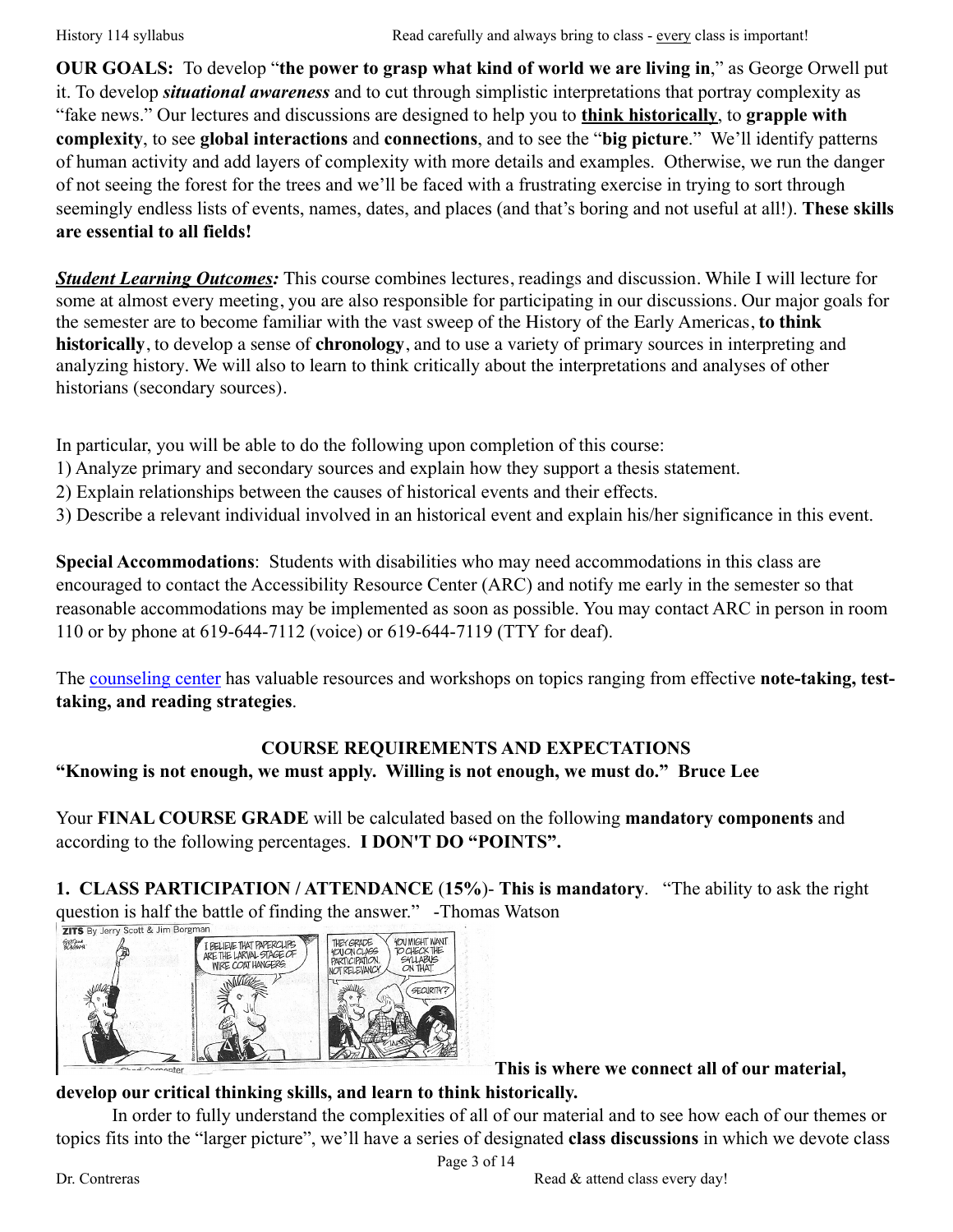time to exploring our course themes and **making connections with our readings**. **We** *always* **lecture** *and* **add insights that you need for your tests during our discussion sections- you're taking notes here too (we** *never* **just summarize).** You **will receive credit for your active listening and verbal contributions** in our group and class discussions. Discussions are only productive when you have completed the readings, seen the films, and **have your journal responses finished and ready to discuss**. Y**ou will** *not* **receive participation credit if you do not come to class prepared or leave.**

Sometimes we'll work in **small groups of four**, sometimes we'll do "**think, pair, share**," sometimes we'll have a **roundtable discussion**.

This is **historical thinking-** they are also enormously important **"real world"** skills- sifting through complex information to form conclusions; the ability to work well in groups; *and* presentation skills!

You'll also have a few in-class "**quick-writes/reflections**" to check for understanding.

\***Excessive absences will affect your participation grade**. If you miss Discussion day and have an excused absence, **email me a copy of your journal** we discussed the day you missed (you can scan it) and develop, in writing, two big ideas you would have shared with the class **for participation points**.

**2. INTERACTIVE JOURNALS** (**15%**)- "**There is no thought without words**." Ferdinand de Saussure You will write a series of short thought pieces (some short answer, some short essay) in which you show your understanding of the concepts and themes being explored in the course and how your readings and films relate to them. I will give you the topics and questions - they are all based on our readings, primary sources from our primary source reader, and films. You will then **bring your written responses to class prepared to discuss them with your classmates and the class - this means you need to have them FINISHED** *BEFORE* **we begin discussing them**. **Your journal entries will be the basis of our class discussions**.

 I'll check that you completed these during class (**journal check)**. You will also give each other feedback.

**No need to buy any "journal"**: I will give you the prompts or questions and you will write your responses on my handouts or regular sheets of paper.

**Put your name on them**, write the due date, and **keep them all together in order**. You'll **turn in most on the day we discuss them** (I'll record them and give them back). Those we don't get to collect, you'll **turn in on the day of the final.** 

**3**. **QUIZZES** (**10%** combined). The **first** is an in-class **map quiz** in which you identify the countries in this hemisphere and their capitals (40 questions). **Bring a scantron:** Datalink: 26760 (the long and narrow form that has room for 100 questions- **with the** *letter choices*, **not number choices**).

 The others are *in-class***, closed book quizzes** which cover material from our lectures, readings, discussions and films. I will announce the dates and give you study guides in advance. No make-ups. **All are important!** 

**PAPER: PRIMARY SOURCE ANALYSIS** (**15%**)- A 5 page analysis of **two primary sources** (primary documents). Primary sources are eyewitness or contemporary accounts, written or produced by people at the time. Our Lepore reader ("Encounters in the New World") is full of primary sources you can choose from. You can also choose primary sources from outside sources (I have some suggestions in our full Paper Guide). In either case, you'll have to clear them with me first. For this paper you'll provide historical context and deep analysis of your primary sources, assessing their strengths and weaknesses as historical documents, and discussing the ways that these documents contribute to our understanding of the history of the region at that time. There is a fuller explanation of this assignment in Canvas under Assignments. We will also **practice**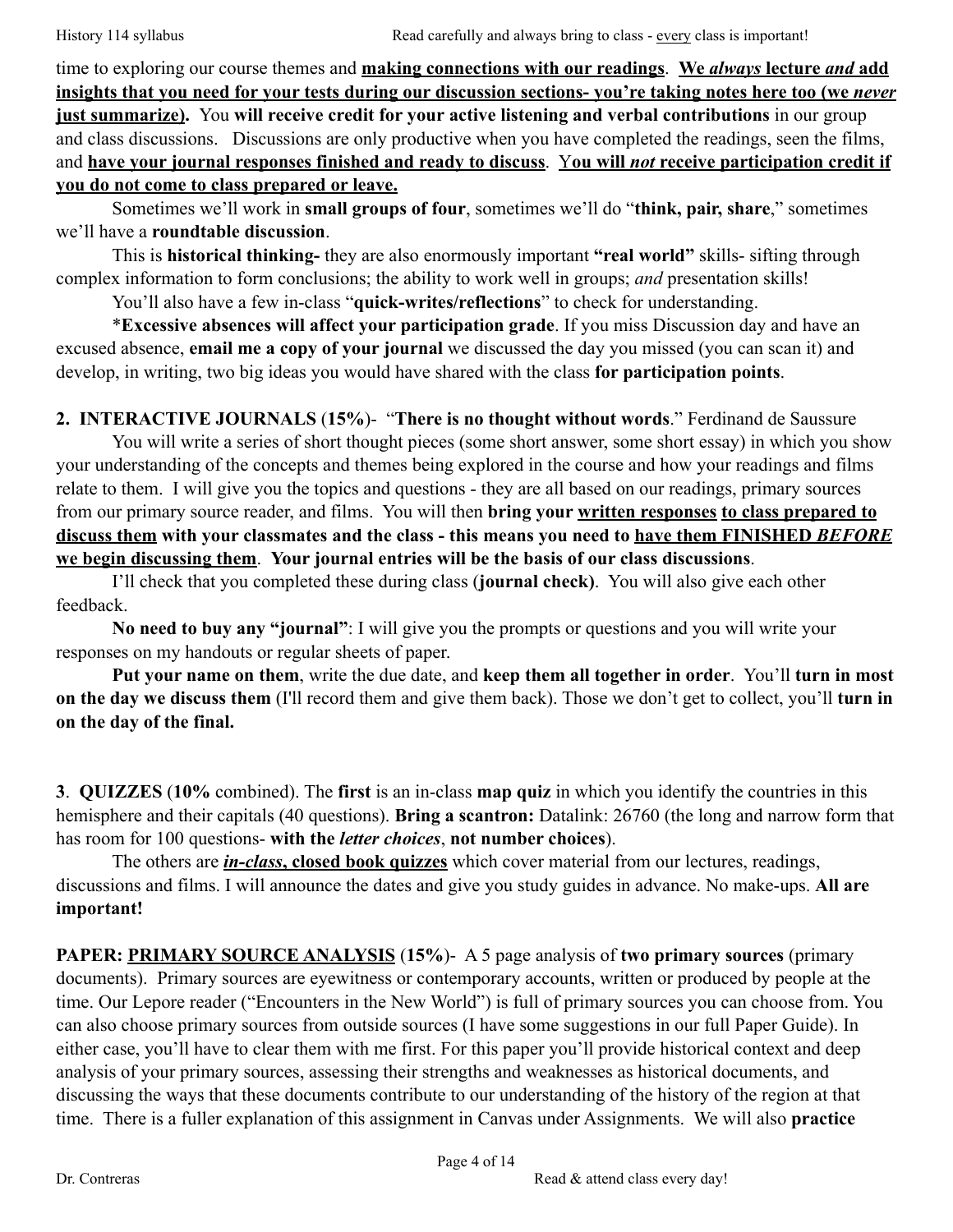analyzing primary sources in class. I'm also open to you doing your Primary Source Analysis in other formats (video, poster…), so long as you address all of the issues that the paper addresses- come talk to me about that.

 I'm happy to provide you with any help or feedback on all aspects of this paper - from choosing primary sources, to analyzing the documents, to writing your paper- so **please come talk to me**!

The **English Writing Center** in the Tech Mall can also help you with all aspects of this paper.

 As part of writing your Primary Source Analysis, you'll prepare a **Pre-writing assignment**/**Topic Commitment**, that **you'll present to me in person during office hours** (you'll explain to me what you're doing). This consists of: the primary sources you'll be analyzing, the secondary source material (text chapters and outside scholarship) you'll use to provide historical context, some preliminary questions that you're asking of the primary sources as you ask questions about them, and a preliminary draft of your thesis (a thesis is something you can prove or show from your primary and secondary sources). This is due well before your paper due date. **See the due date for this "pre-write/topic commitment" as well as the due date for your paper below**. **I'll clear your primary sources and give you immediate feedback.**

**5**. **MIDTERM EXAM** (**22.5%**)- **A two part exam. You need a scantron** *and* **a bluebook** (or blank paper)

 **Part I**- **Multiple Choice**. About 20 questions from your readings, films and primary sources in a multiple choice, true/false, and matching format. **Bring a scantron for this portion,** 20% of midterm. You can use the reverse-side of the scantron you used for your map or in-class quiz.

**Part II- Essay portion: short essays and one longer essay**. This is your opportunity to demonstrate the knowledge you have accumulated from your readings, lecture material, and discussions. Be expansive. Show complexity. As with everything, we will practice these in class as well.(80% of midterm)

 The midterm **covers material from our lectures, films, and readings since day one**- **it is based on content from** *every* **class.** I will give you the study guide well before the exam.

 A **blue book is required** for this part. It can be purchased at the bookstore (about 50 cents). You can also make your own "bluebook": **staple 8 blank sheets of paper**, show it to me and write your exam on that.

**6**. **FINAL EXAM** (**22.5%**)- **Same format as the midterm**. Bring **scantron and a bluebook** blank paper.

 **Part I**- **Multiple Choice**. About 20 questions from your readings, films and primary documents in a multiple choice, true/false, and matching format. **Bring a scantron for this portion.** (20% of final exam)

**Part II- Essay portion: some short essays and one medium essay**. This is your opportunity to demonstrate the knowledge you have accumulated from your readings, lecture material, and discussions. Be expansive. Show complexity. (80% of midterm) **Covers material from our lectures, films, and readings since the midterm.**

I'll give you **study guides** with **sample questions** before the midterm and final (copies of last semester's are in Canvas, you should go ahead and look at them). I'll also give you sample midterm questions in class. We'll also rehearse several of them during class.

There will be **no make-up exams.** If there's anything going on in your life, any difficulties, or any emergencies, **please talk to me** *before* **the exam. I'm here to help in any way that I can.**

\*Canvas running grade is not your "grade so far", we still have to factor in Journals, Participation… I'm happy to let you know where you stand on these. Come by the office and bring your journals to check.

\***If you need a written progress report from me, please come by office hours** (I have to rush from classroom to classroom and cannot sign them in the classroom). Bring your completed journal entries as well.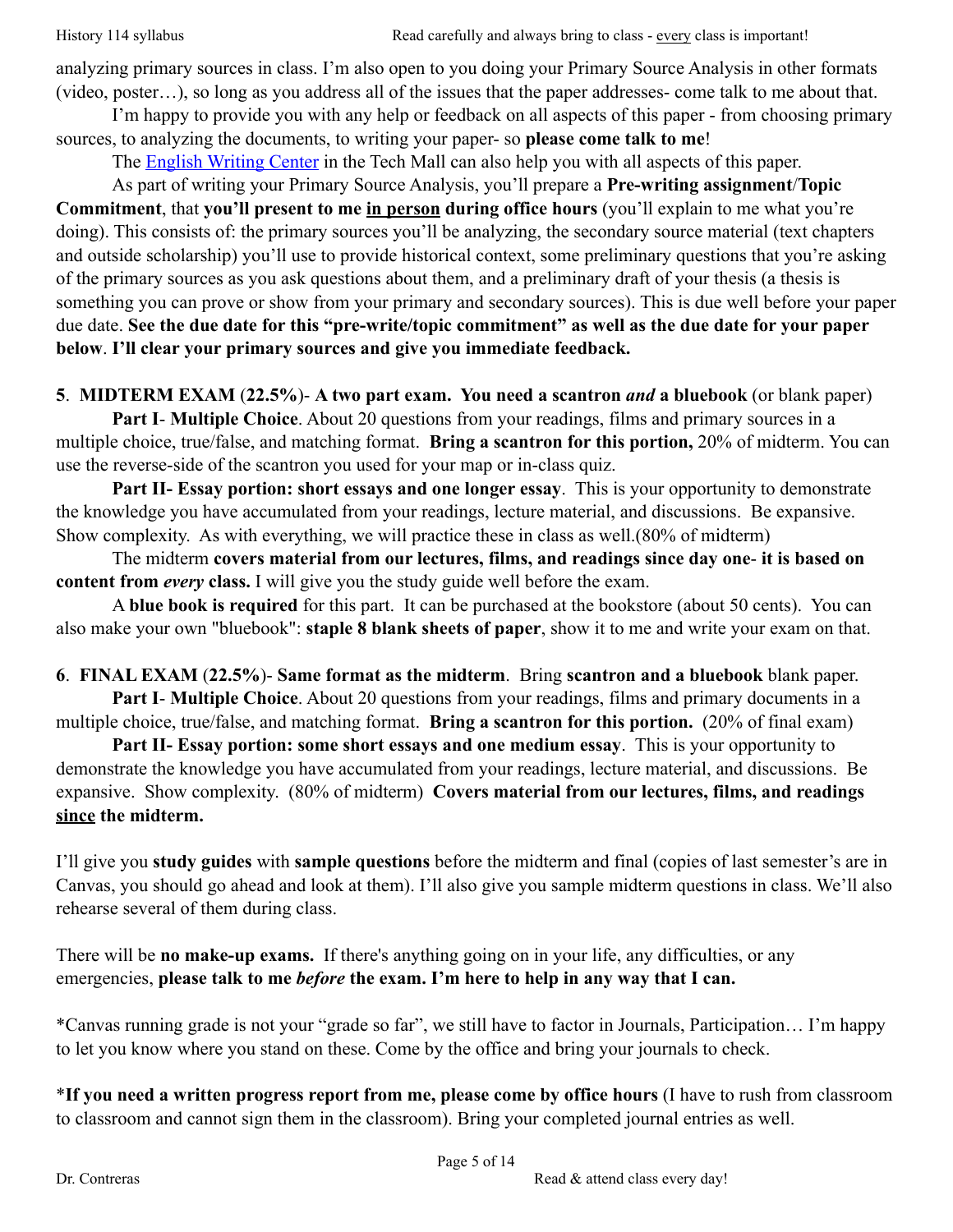**Extra Credit**- I will announce and/or post in Canvas a couple of extra credit opportunities. These detailed analysis (2-3 pages) of a historical film or documentary, where you make deep connections between the film and *our* readings. Other possibilities are: public presentations on a topic related to our course (run them by me first) or museum exhibits (you would do a 2 to 3 page writeup relating those to our course themes). It can add up to 2 full points on your Final Average Grade, depending on the completeness of your analysis. DUE in Canvas, Assignments, in the "Submit Extra Credit Here" slot by the day *after* your final exam at 11:59pm.

# **Your grading rubric. This is how your exams, papers are graded.** (**please come talk to me!**)

A+, A, and A-: Gradations of this scale indicate outstanding achievement. Essays provide a solid argument and are well supported by appropriate examples drawn from readings, lectures, films.

B+, B, and B-: Gradations of this scale indicate a praiseworthy performance, definitely above average. Essays provide a coherent argument supported by some specific examples.

C+, C: Student's basic effort; an average, satisfactory performance. To improve, essays need to be more

coherent and better supported by examples. **Please come talk to me- I'm always happy to help!**

D: Need for improvement; student needs to redouble efforts to grasp basic themes of the course.

F: Failing grade.

**To do well in this class, on our exams**, *and* **in everything else**, you need to (I'm always here to help!):

- **Attend class everyday and be ready to start taking notes at exactly the time class starts**. **Take copious notes on everything we lecture on in class and on what we discuss. I do not "lecture from the book"**. **Absences will hurt your grade**.
- **READ, keep up with the material, be dutiful about your quizzes, take great care in filling out your journal entries, and meaningfully participate in discussions**. **Knowledge is something you must grab and make yours** (you can't be 'spoon-fed' knowledge, nor does critical thinking come automatically)**. Critical thinking takes practice- reading, writing and discussion- and work!**
- **Participate meaningfully!** Ask questions, make comments, engage with the readings and with us!
- We're not "getting a GE class out of the way," we're helping you to **think historically**, to **understand this complex world** and **build the skills (critical thinking, research, oral and written communication, and teamwork) you'll need to survive and thrive in this complex world!**

**STANDARDS FOR OUR CLASS- these all about courtesy and respect. Read this carefully! I strive to keep a positive learning environment in our classroom, one where we all respect each other**. **Side conversations, texting and passing notes are RUDE and a DISTRACTION to the class, and therefore have NO place in our classroom. Just as meaningful participation is rewarded, disruptive behavior will be penalized.** 

**Any behavior that interrupts our class or distracts others from learning is not tolerated** and will be considered **a breech of the Student Code of Conduct** and be addressed accordingly. **This INCLUDES TEXTING IN CLASS!**

 **\*WALKING IN AND OUT OF THE CLASSROOM IS RUDE and a distraction to the class- so DON'T!** Let me know before if you need to leave for some reason. And make absolutely sure you've put your cell phones on silent mode and that they're in your backpack. **If you're late, HOLD THE DOOR as you walk in- doors are loud!** 

 \*I give out **handouts** at the beginning of class; if you're late, **pick them up from my front table after we finish class** (otherwise you'll interrupt our class flow). If absent, pick them up from the office or Canvas.

**Penalties for interrupting our class, texting in class, or disrupting our class: a one-day suspension for the first time, a two-day suspension for the second time, and being dropped from the class entirely if you do it one more time.**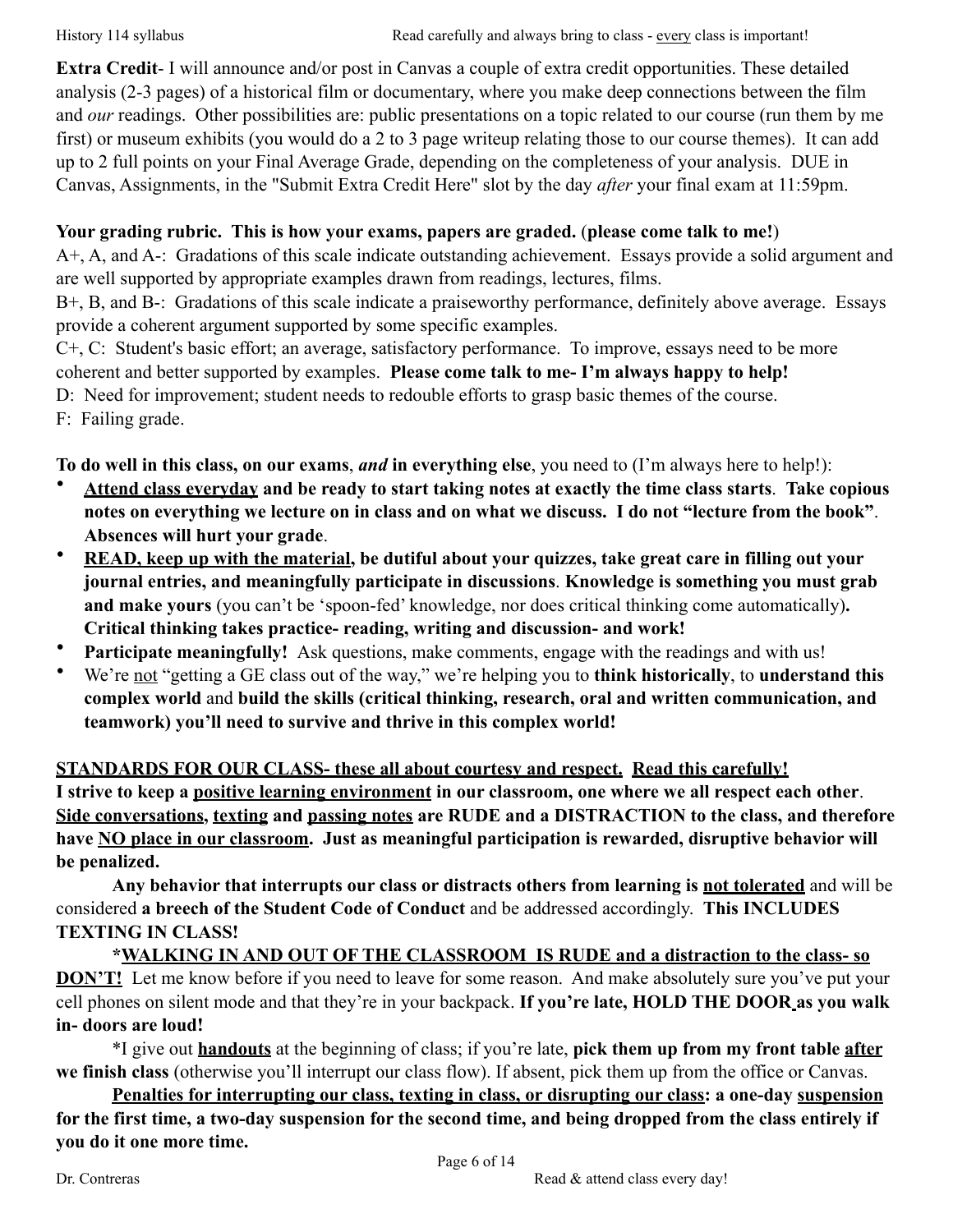**Laptops and translation devices are permitted for note-taking purposes only. If you misuse them even once (other homework, checking email, social media), your laptop privileges will be revoked for the remainder of the semester- you will no longer be allowed to bring it at all.** 

**You learn best when you take your own handwritten notes**. See these articles:

- ["Laptop Multitasking Hinders Classroom Learning for Both Users and Nearby Peers" http://](http://www.sciencedirect.com/science/article/pii/S0360131512002254?np=y) www.sciencedirect.com/science/article/pii/S0360131512002254?np=y
- ["Media Multitaskers Pay Mental Price, Stanford Study Shows" http://news.stanford.edu/news/2009/](http://news.stanford.edu/news/2009/august24/multitask-research-study-082409.html) august24/multitask-research-study-082409.html

**Bottom line: Deep thinking is only possible with sustained and uninterrupted thought!** 

**ATTENDANCE and PUNCTUALITY.** I take roll at the beginning of class. **BE ON TIME**! Late arrivals disrupt the flow of the class and will constitute a ½ day absence. I reserve the right to drop you from the class after 3 unexcused absences (remember though that it is *your* responsibility to drop the course if you decide you will not finish the course). **Absences will absolutely affect your grade** -our **lectures** and our films **cover material not found in your readings** and of course, if you're not there for participation points, your grade is affected that way too.

# **ACADEMIC INTEGRITY-- READ THIS CAREFULLY!!**

**Cheating** and **plagiarism** (using someone else's ideas, writings, or materials, as your own without acknowledgement or permission) will result in any one of a variety of sanctions. **CLIPPING AND PASTING FROM ONLINE SOURCES AND PASSING THEM OFF AS YOUR OWN IS CHEATING!!** Penalties will range from a **failing grade** on the particular exam, paper, project, or assignment (**all of which may lead to a failing grade in the course**) to, under certain conditions, **suspension or expulsion** from a class, program or the college. **Cheating on a test or paper will result in an automatic 0 for that particular assignment/ paper /test and a referral to the Associate Dean.** If you're still unsure of what constitutes **plagiarism**, read this page at the Grossmont library.

[For further clarification and information on these issues, ask me or contact the office of the Associate](http://www.grossmont.edu/student-services/library/libraryinstruction/files/flyers-handouts/qg_avoiding_plagiarism.pdf)  Dean of Student Affairs. **And as with everything, come to my office and ask me- I'm here to help!**

**COURSE OUTLINE -** bring whichever book we're discussing to class (Tentative. We may need to spend more time on a given topic, if so, I will always announce in class.

Week 1

8/19-8/25 **Introduction; History as an important discipline; How we know what we know? Sources, Interpretations and Historical Memory**

 **Read:** Lepore, *Encounters in the New World,* preface and intro, pp's 6-16, and chapter 1 "Mapping the World", pp's 17-32 Restall & Lane, *Latin America in Colonial Times*, Preface: "The Colonial Crucible" pp's xvii-xix

**Handouts/Articles/Film clips in Canvas**:

 ["Confederate Statues and 'Our' History](https://www.nytimes.com/2017/08/20/opinion/confederate-statues-american-history.html?action=click&pgtype=Homepage&clickSource=story-heading&module=opinion-c-col-left-region®ion=opinion-c-col-left-region&WT.nav=opinion-c-col-left-region&_r=0)" by Eric Foner, NYT 8/2017 ["History of Anti-Hispanic Bigotry in the U.S."](https://www.washingtonpost.com/outlook/a-history-of-anti-hispanic-bigotry-in-the-united-states/2019/08/09/5ceaacba-b9f2-11e9-b3b4-2bb69e8c4e39_story.html?wpisrc=nl_headlines&wpmm=1) WAPO 8/19 [AHA Statement on Confederate Monuments](https://www.historians.org/news-and-advocacy/statements-and-resolutions-of-support-and-protest/aha-statement-on-confederate-monuments) (2017) \*Film clips: "[Documenting Hate: Charlottesville"](https://www.pbs.org/wgbh/frontline/film/documenting-hate-charlottesville/#utm_source=Twitter&utm_content=Video) (2018; see first 15 minutes) ["How Youtube Radicalized Brazil](https://www.nytimes.com/2019/08/11/world/americas/youtube-brazil.html#click=https://t.co/0jFXQBPBN8)" by Max Fisher, NYT, Aug. 11, 2019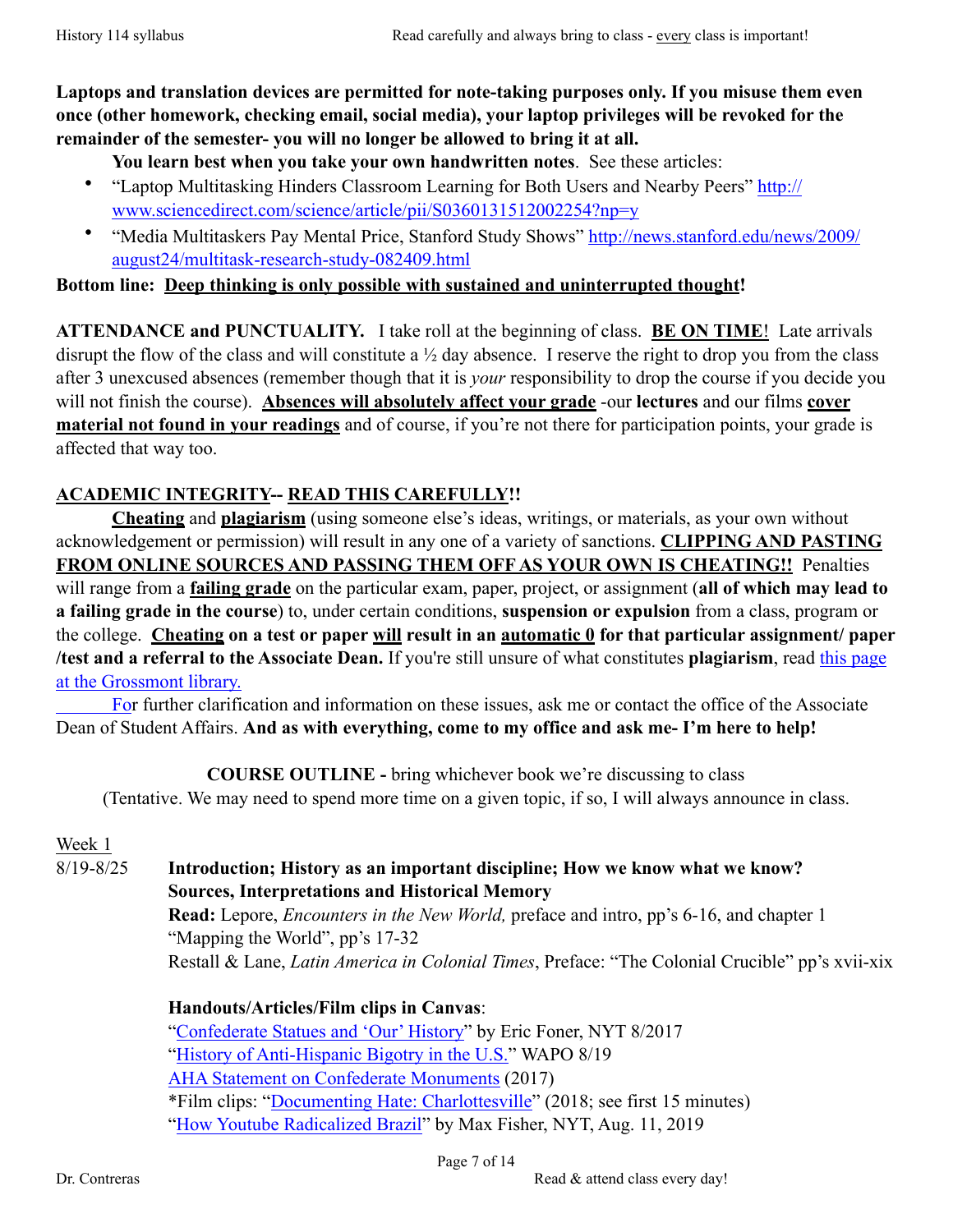\*if you ever miss a handout, ask classmate to get you one; come to my office to get copy, or print it: Canvas

**Homework:** Have in writing for next class**, Journal entry #1**: **Part A)** Read our introductory readings from Lepore and the articles listed above. Choose **one major theme** from from Lepore's "Mapping the World" **and one major theme from our articles** and tell us all about them. Then tell us **why** you those issues are important to our learning about the study of the Americas (two paragraphs for this part).

**Journal entry #1, Part B): Read the following quotes** and t**hink deeply** about the multiple ways they force us to think about what we "know" (or what we think we know) and the ways that we have come to "know what we know" (this is "historical memory"). Choose two quotes that resonate with you (that you like or that you find meaningful) and write **one or two paragraphs** on why they are important for our learning (about 3-4 paragraphs total for both parts). Have this finished and ready to discuss by next class. Hand written, or typed.

- 1) "Until lions have their own historians, the hunter will always be glorified" Ethiopian proverb
- 2) "Our past is only a little less uncertain than our future, and like the future, it is always changing, always revealing and concealing." Daniel Boorstin, Hidden History
- 3) "Our only duty to history is to rewrite it." Oscar Wilde
- 4) "The past is never dead. It's not even past." William Faulkner Requiem for a Nun (Act I, Scene III) (referring to, for example, the legacy of slavery -something from the past- into modern times)
- 5) "Getting History wrong is part of being a nation" Ernest Renan
- 6) "The truth does not change according to our ability to stomach it" Flannery O'Connor
- 7) Benedict Anderson argues that part of being a nation is "organized remembering and deliberate forgetting." What do you think?
- 8) "The truth shall set you free, but first it'll piss you off." Gloria Steinem
- 9) "If you think you think you already have the answer or the truth, it keeps you from learning."

David Henry Hwang, playwright

10) "**Everyone is entitled to their own opinion, but not to their own facts**." Daniel Patrick Moynihan

\***On a separate sheet of paper- write your "About me" paragraph.** On the second day of class you're also giving me a brief paragraph about yourself: your educational background (where you've gone to school) and goals, your interests, your work, how you came to take this class, your future goals, and anything else I should know about you so I can help you succeed in this course. **Write your name and your email address** at the bottom. This is so I can know who you are and how I can help you reach your goals. No one else will read this but me. (I'll tell you about me on the first day of class)

> **Next Class**: **Lecture and Discussion History as an important discipline; How we know what we know? Sources, Interpretations and Historical Memory. Class discussion**. Topic: Your Journal #1 Written responses on articles and quotes. **Give me also your "About me"** paragraph (**written on a separate paper)**

Week 2

8/26-9/1 **Native Peoples Before the Great Encounter (and Conquest) Read:** Restall & Lane, Part I, "Before the Great Encounter, up's 1-2 chapter 1 "Native America,", pp's 3-18 Lepore, ch.2 "**First Encounters**", pp's 33-58

> **Film: "500 Nations: Ancestors"** - take copious notes on films **Film: "Engineering an Empire: the Maya"**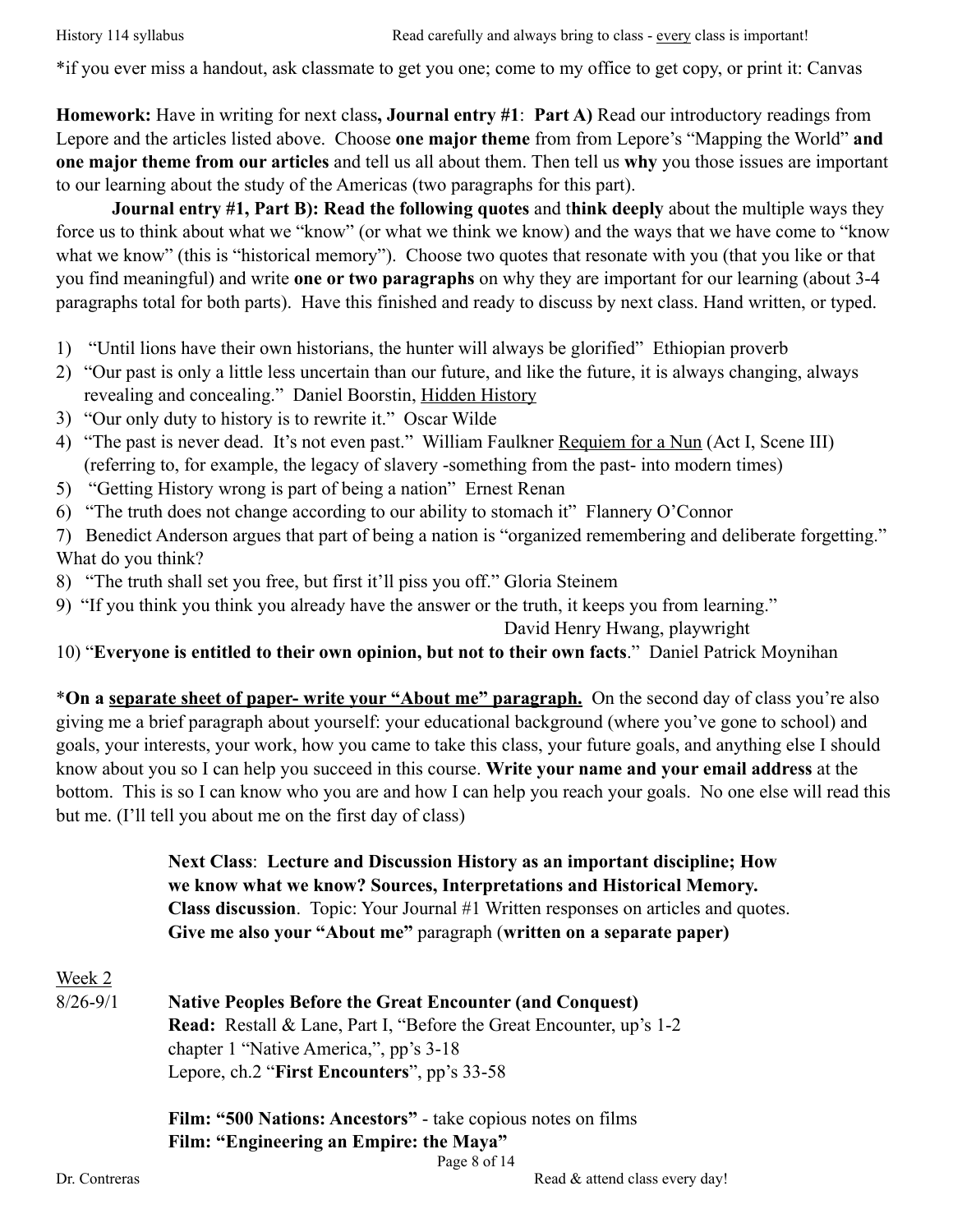**Journal #**2- films and readings; Class discussion

# Week 3

9/2-9/8 **No School Monday Sept. 2nd**, **Labor Day Holiday** 

 **European Backgrounds Before the Great Encounter- Spain and Portugal Read:** Restall & Lane, ch. 2 "Castile and Portugal", pp's 21-34

**Film** clip**: "[When Muslims Ruled in Europe \(Islamic Spain\)](https://www.youtube.com/watch?v=zDJvgrHQ7WY&feature=relmfu)"** (take notes)

**Journal Entry #3** on film and readings- Class discussion

### **Map Quiz**- **location of countries, and the capitals of those countries. Beginning** of class **of Wednesday. No makeups!**

**Bring Scantron** (Datalink form # 1200 [it also says #26760 under that]- the long narrow scantron with the letter choices, NOT number choices. (blue on one side sometimes green on the other, with room for 50 questions on each side). **Bring #2 pencil** also.

| Week 4<br>$9/9 - 9/15$  | The Atlantic World Before the Great Encounter: Atlantic Africa<br>Read: Restall & Lane, ch. 3 "Atlantic Africa", pp's 33-48                                                                                                                                                                                                                                                                |  |
|-------------------------|--------------------------------------------------------------------------------------------------------------------------------------------------------------------------------------------------------------------------------------------------------------------------------------------------------------------------------------------------------------------------------------------|--|
|                         | The Long Conquest: The Canaries, Atlantic Africa and the Caribbean<br>Read: Restall & Lane, ch. 4 "The Iberian Imperial Dawn", pp's 55-69                                                                                                                                                                                                                                                  |  |
|                         | Film clip: "500 Nations: Clash of Cultures"- "Desoto in Florida, S. Carolina,<br>Alabama, and Mississippi"- take copious notes on films                                                                                                                                                                                                                                                    |  |
|                         | Journal # on film, primary sources (Lepore, ch. 2) and readings; Class Discussion                                                                                                                                                                                                                                                                                                          |  |
| Week 5<br>$9/16 - 9/22$ | <b>Native American Empires:</b><br>Read: Restall and Lane, ch. 5 "Native American Empires"<br>Lepore, ch. 3 "Conquest and Resistance", pp's 59-86                                                                                                                                                                                                                                          |  |
|                         | Film: "Engineering an Empire: The Aztecs" - take copious notes on film                                                                                                                                                                                                                                                                                                                     |  |
|                         | <b>Journal Entry <math>#</math></b> : readings, films and primary sources; Class discussion                                                                                                                                                                                                                                                                                                |  |
| Week 6<br>9/23/9/29     | Germs, Silver, Sugar, Chocolate and Tobacco: Conquest, the Columbian Exchange and the<br><b>Reshaping of the Americas</b><br><b>Read:</b> Restall & Lane, ch. 6 "The Chain of Conquest"                                                                                                                                                                                                    |  |
|                         | Film: "Guns, Germs and Steel" - (DVD #1077) take copious notes on film<br>Page 9 of 14<br>$\mathbf{B}$ and $\mathbf{B}$ and $\mathbf{B}$ and $\mathbf{B}$ and $\mathbf{B}$ and $\mathbf{B}$ and $\mathbf{B}$ and $\mathbf{B}$ and $\mathbf{B}$ and $\mathbf{B}$ and $\mathbf{B}$ and $\mathbf{B}$ and $\mathbf{B}$ and $\mathbf{B}$ and $\mathbf{B}$ and $\mathbf{B}$ and $\mathbf{B}$ and |  |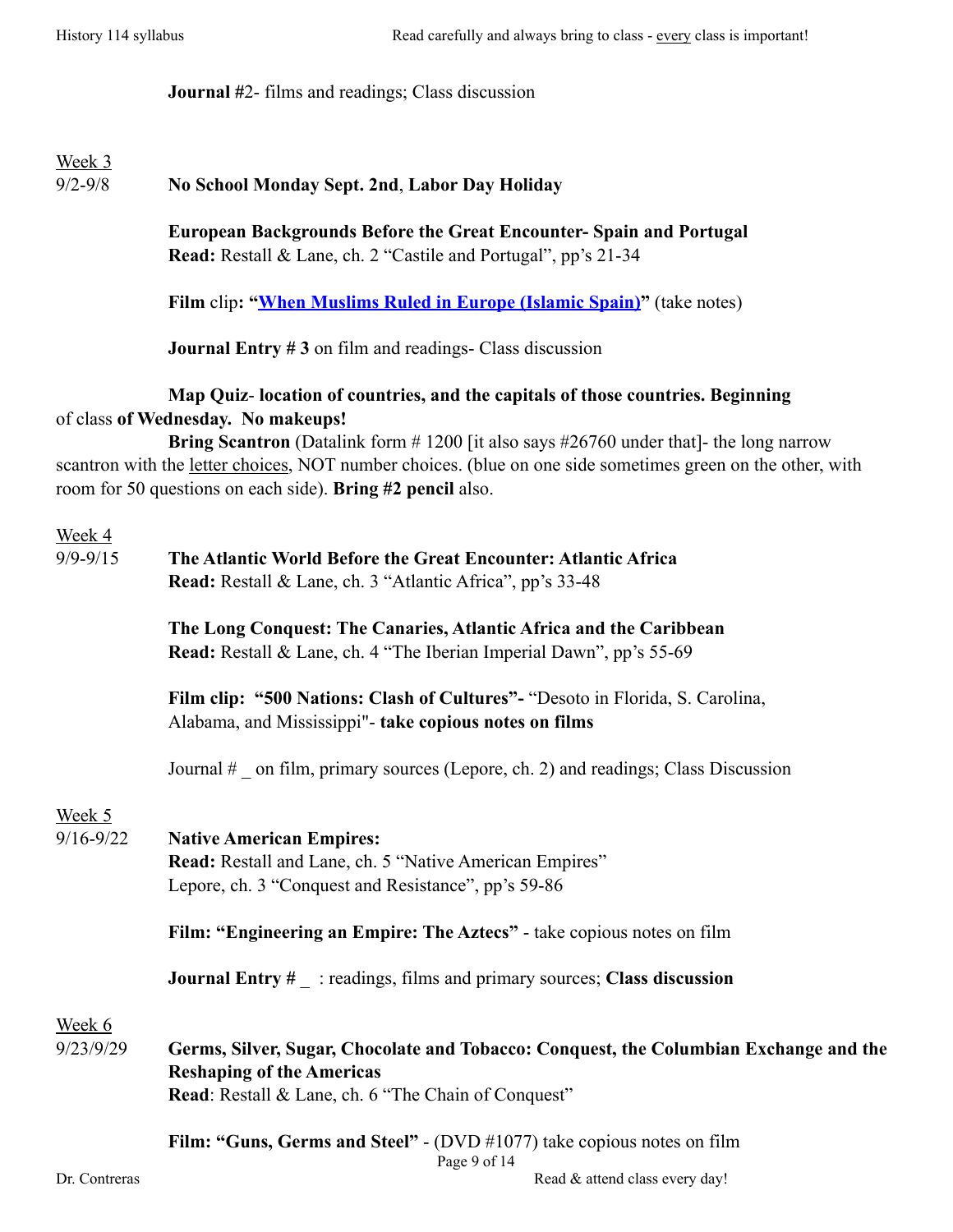#### **Journal** # readings and film

#### **Read handouts (articles/primary sources) in Canvas**:

 \*"Conquest in the Personal View" by Gaspar de Marquina (transl., edited by Lockhart) \*"The Unsuccessful Conqueror" by Bartolomé García (transl., edited by Lockhart) \*"Conquest in the Personal View" by Gaspar de Marquina (transl., edited by Lockhart) \* "The Town Council of Huejotzingo to the King, 1560" (transl., edited by Lockhart) \*Native Language (Nahuatl) Sources from *[The Florentine Codex](https://www.historians.org/teaching-and-learning/teaching-resources/teaching-and-learning-in-the-digital-age/the-history-of-the-americas/the-conquest-of-mexico/florentine-codex)* and Huaman Poma

**Journal Entry #** on primary sources and readings; Class discussion

 **Wednesday. Content-based In-class QUIZ** (tentative, I will announce the definite date before). Bring **scantron and pencil.**

# Week 7

#### 9/30-10/6 **The Conquest and Colonization of Brazil and the "Peripheries"**

**Read:** Restall & Lane, ch. 7 "The Incomplete Conquest" **Handouts (articles/primary sources) in Canvas:**

 \*Antonio de Montesinos [\(1511\) Sermon on Mistreatment of Native Peoples in the Caribbean](http://www.digitalhistory.uh.edu/active_learning/explorations/spain/spain_montesinos.cfm) "Latin America's 1st Indigenous Saint (Juan Diego) Stirs Anger, Pride" LA Times article "Junipero Serra: California's Founding Father" LAT Nov. 2013

"Time to Acknowledge Genocide of California's Natives" LAT 2016

Film: "*Even the Rain*" film clips (see handout/journal entry)

**Journal** # *readings, films and primary sources* 

 **Wednesday. Content-based In-class QUIZ** (tentative, I will announce the definite date before). Bring **scantron and pencil.**

# Week 8

10/7-10/13 **Film: "***Even the Rain***" concluded; The Spiritual Conquest, Missions, California, New Mexico other "Frontiers"**

Restall & Lane, ch. 8 "Native Communities" and ch. 10 "The Religious Renaissance" Lepore 75-85 and 87-103 (especially 96-100)

 **Films in Canvas for homework:** "Coronado vs. Zuni Tribe (Peoples)" (2:43) "Spanish and Pueblo People in New Mexico" (2:30) "Junipero Serra and the California Missions" (2:00) "From Villages to Missions: the Great California Indian Migration, 1772-1840" (3:00)

**Discussion** Journal # \_ readings, films and primary sources; Class discussion

#### Week 9

10/14-10/20 **Atlantic Africa, the Plantation System and the Remaking of the Americas Read**: Restall & Lane, ch. 9 "Black Communities"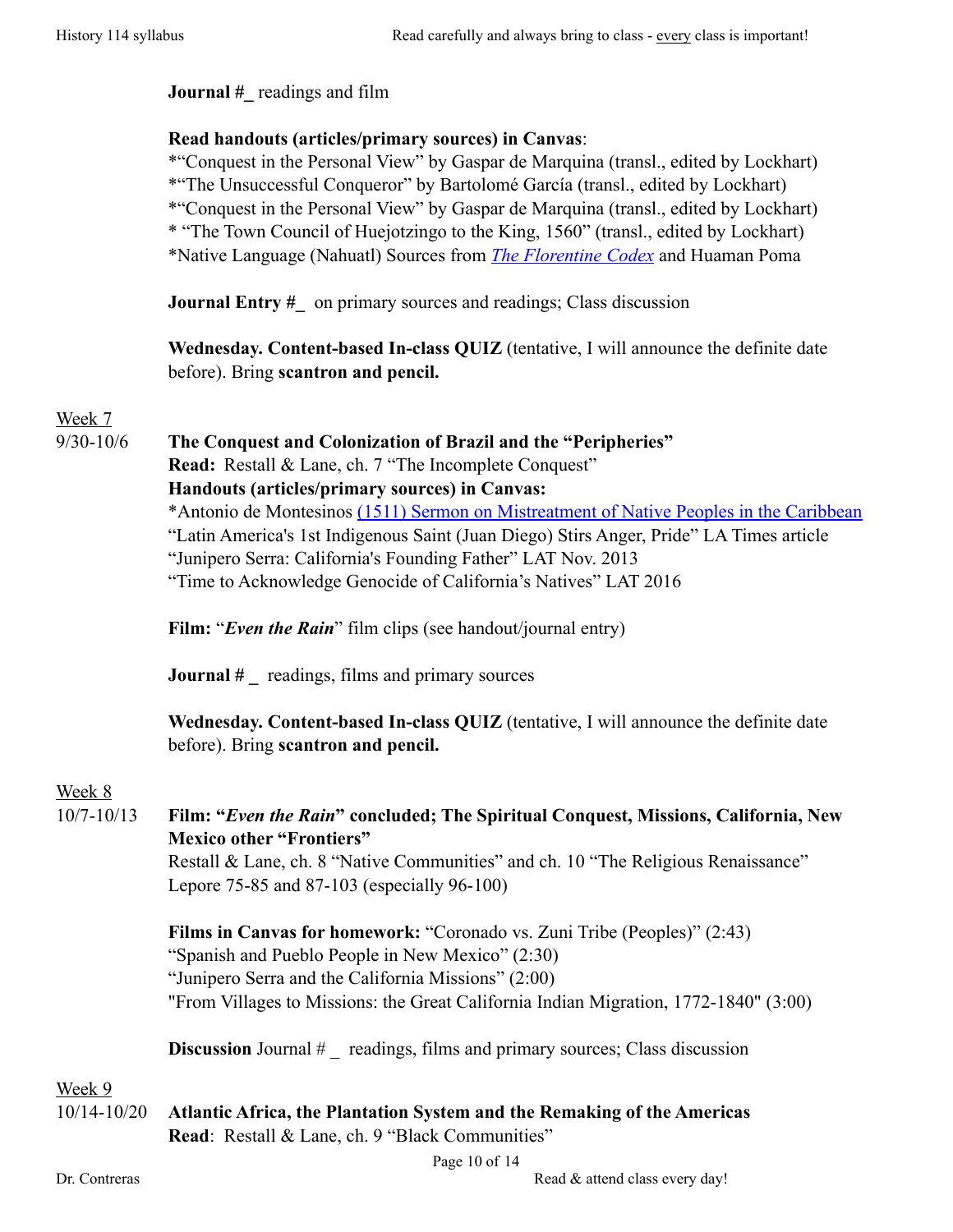**Films: take copious notes on these very important films: "The Terrible Transformation**" (DVD #1840)- in Canvas for homework "Introduction of Slavery in Colonial America"-in Canvas for homework  **Film: "Black in Latin America: Brazil-A Racial Paradise?"** (will see in class)

**Journal Entry #** ; on films, primary sources and readings

 **WEDNESDAY: MIDTERM EXAM. Bring Scantron (Datalink form 26760- letter choices, NOT** number choices), **Bluebook or stapled blank paper, #2 Pencil and pen!**

Week 10

10/21-10/27 **Africans and the Remaking of the Americas and the Atlantic World Read:** Lepore, ch. 6, pp's 125-146 and

#### **Film: "Black in Latin America: Haiti and the Dominican Republic"**

Journal Entry # \_\_ on films, primary sources and readings; Class Discussion

**PAPER 'PRE-WRITE"/TOPIC COMMITMENT and "elevator pitch" for your Primary Source Analysis due in person during office hours over the next 2 weeks. This is mandatory. Check Canvas announcements for when yours is due.** I have office hours every day, M-Th, see our syllabus):

**Feel free to come by anytime before this date! I'll approve your sources, recommend others and give you immediate feedback.** As we've said since day one, if you have a class during my office hours, I can stay later, or you can come earlier, just let me know beforehand that you're coming. **I'm here to help!** \***Paper is due Sunday, week 15** through Canvas (You need to have given me your 'pre-write' for approval; I cannot grade your paper without it)

Week 11

10/28-11-3 **Africans and the Remaking of the Americas and the Atlantic World concluded Read Handouts in Canvas**: "Children of God's Fire" by Father Antonio Vieira (Primary source) "Ethnic hierarchy from the Spanish point of view" "A Day on a Coffee Estate" by Stanley Stein "Brazil's link for African Americans in the U.S." (LA Times) "The Nuns Who Bought and Sold Human Beings," (LA Times, 2019) **Film:** ["The Black Atlantic, 1500-1800"](http://www.pbs.org/wnet/african-americans-many-rivers-to-cross/video/)- from series "The African Americans: Many Rivers to Cross." (DVD #1846). We'll see in class- take copious notes **Journal #** on films, primary sources and readings; Class Discussion Week 12 11/4-11/10 **Furs, Rivers, and Black Robes: French and Dutch Colonies in the U.S. Northeast and Canada and Native Responses Read:** Lepore, chapter 4, pp's 87-106 (primary sources) **Handouts in Canvas**: "Kateri Tekakwitha: First Native American Saint (in U.S.) 2012 article "The Fur Trade of New France" by Denys Delage, pp. 139-145 (in Benjamin's *Atlantic World)* Page 11 of 14 Dr. Contreras Read & attend class every day!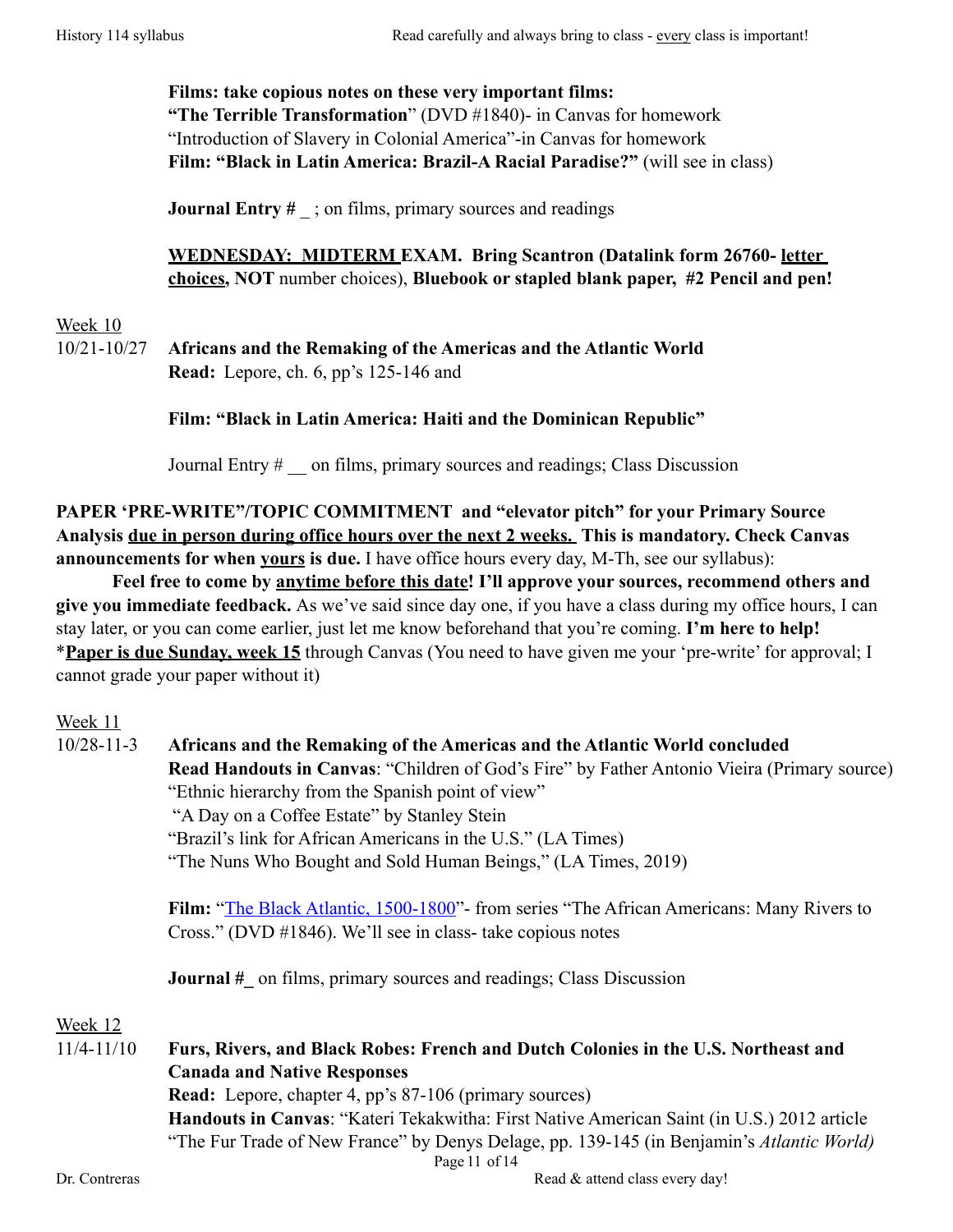"Native Response to Settlement in the East and Southwest in North America"

#### **Journal Entry #** on films and documents from Lepore

|                                            | Wednesday. Content-based In-class QUIZ (tentative, I will announce the definite date |
|--------------------------------------------|--------------------------------------------------------------------------------------|
| before). Bring <b>scantron and pencil.</b> |                                                                                      |

#### Week 13

11/11-11/17 **No School Monday Nov. 11th, Veterans Day**

#### **Furs, Rivers, and Black Robes: French and Dutch Colonies, Native Responses, and the Reshaping of the America continued**

 **Film**: **"500 Nations: Cauldron of War. Iroquois Democracy and the American Revolution"** - take copious notes on film

 **Film: "Black Robe"** - take copious notes on film **Journal #** Group and Class Discussions on films, documents and readings

#### Week 14

11/18-11/24 **English Colonization and the Native Peoples of the East Read:** Lepore, ch 5, 107-124 and ch. 7, pp's 147-163 (primary sources) **Handouts in Canva**s: "The British and the Indians of Eastern North America"

Journal Entry #\_ on documents and film on this topic; Discussion

 **Wednesday. Content-based In-class QUIZ** (tentative, I will announce the definite date before). Bring **scantron and pencil.**

# Week 15

#### 11/25-12/1 **English Colonization and the Native Peoples of the East Read:** Benjamin's *The Atlantic World:* "English Colonization of the Chesapeake" by James Horn, pp. 196-203

**Film**: **"We Shall Remain: After the Mayflower"** - take copious notes on film

Discuss Journal # film and documents; Class Discussion

**PAPER (Primary Source Analysis**- the final product**) DUE.** You need to have given me your "Pre-write" and your "elevator pitch' for approval/feedback beforehand.  **Due by: Sunday by 11:59pm** in Assignments in Canvas

#### Week 16

12/2-12/8 **Revolutions, Independence and the Great Transformation: New Constitutions, New Institutions and the Formation of New Nations in the Americas Read:** Restall & Lane, ch. 14 "Late Colonial Life" AND, ch. 15 "Independence"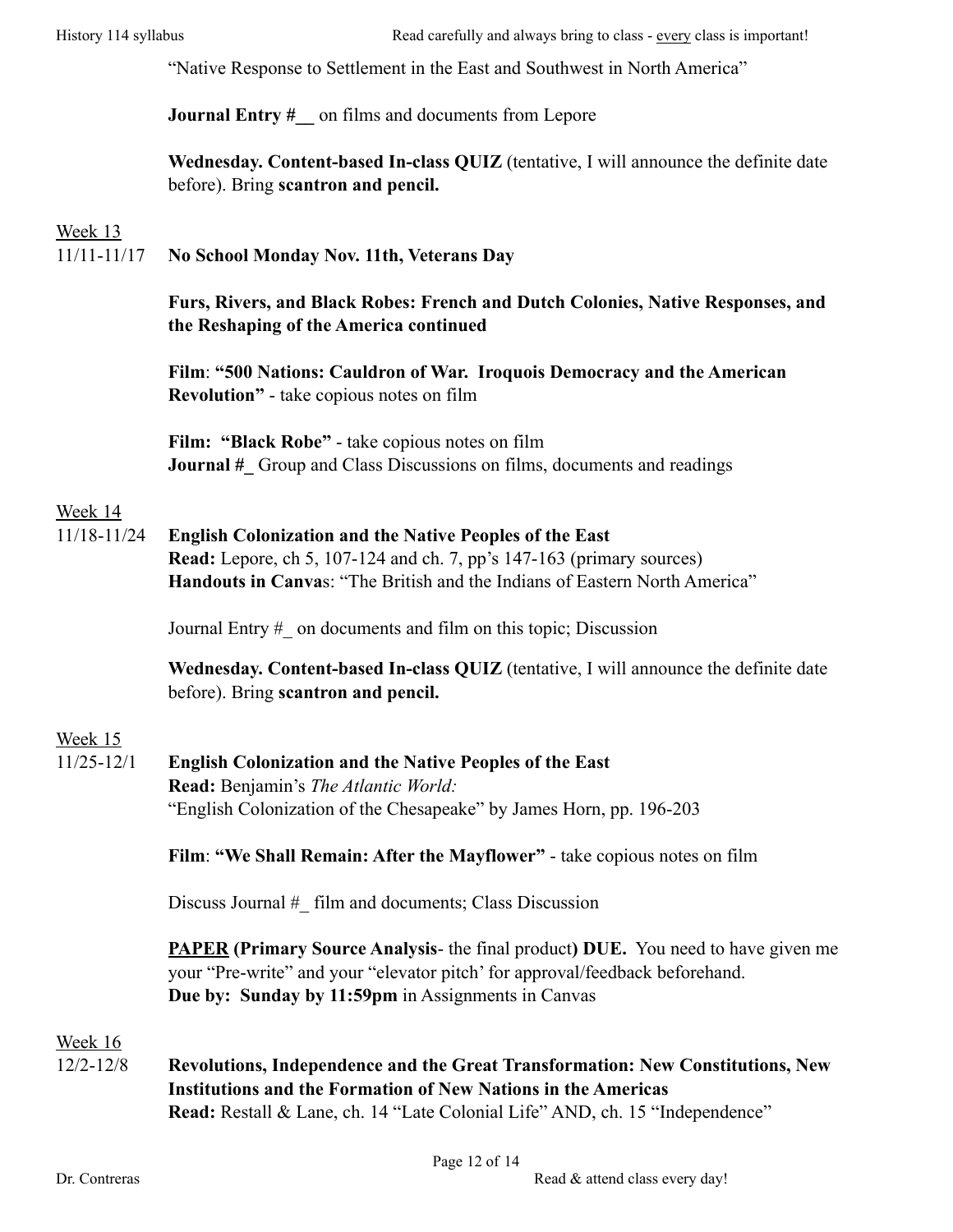#### **Handouts in Canvas**:

 ["American Wasn't a Democracy Until Black Americans Made it One](https://www.nytimes.com/interactive/2019/08/14/magazine/black-history-american-democracy.html)," *The 1619 Project*, NY Times, 8/2019 "Haiti, Slavery, and the Age of Democratic Revolution" by Robin Blackburn

 \*Primary sources and readings on the U.S. Constitution, the Haitian Constitution and Latin American Constitutions

 **Films**: ["Egalite for All: Toussaint Louverture and the Haitian Revolution"](http://topdocumentaryfilms.com/haitian-revolution-toussaint-louverture/) (PBS 2009, 55 min's) -"Black in Latin America: Haiti and the Dominican Republic" (the portion on Haiti through the Haitian Revolution, the second half of that film, about 30 min's) (in Canvas) -"The American Revolution: A Global Event" (2:49)

**Journal #** on readings and primary sources; Class Discussion

# Week 17

12/9-12/15 **Monday is last day of Class. Final Exam Week is Tues. 12/10 - Mon. 12/16 Your Final Exam for this class is MONDAY December 16th from 9:25-11:25**  Bring scantron (Datalink #26760), bluebook or stapled blank paper, #2 pencil and pen

**Turn in journal entries that I have not recorded on the day of the final**. Make sure they're in order, with your name on them- paper-clipped (no folders). **Do not turn in the original articles or handouts I gave you. All I want is your answers (on the sheet with questions that I gave you if that is the case) and your analysis.** 

 You can pick up your journal entries and finals from me anytime the following semester or give me a big self-addressed, stamped envelope and I'll mail them back to you. I can hold them for you for one semester only.

# **\*Last Day to Turn in Extra Credit: the day after your Final Exam at 11:59pm in Canvas (Extra Credit Choices are in Canvas; I've also recommended several in class).**

**Final Averages and corresponding Final Grades:** All of our assignments are weighted according to the formula explained in the grades section of this syllabus- I don't do "points." I then assign the following letter grade.

 **The best way to make sure that you pass the class is to do well on every assignment and not skip anything. Skipping an assignment (they turn to 0's) will affect your grade. Please come by my office hours at any point in the semester to check your progress. I'm happy to help!**

**ALL GRADES ARE FINAL!!** Do **NOT** email me to ask me to "bump up" your grade.

 $A+$  97.01 - 100 A 93.01 - 97  $A - 90 - 93$  $B+$  87.01 – 89.99 B  $83.01 - 87$ B-  $80 - 83$  $C+ 77.01 - 79.99$ C 70 – 77 (**If you're taking the class Pass/No Pass, you need at least a 70%**) D  $60 - 69.99$ F 59 and below